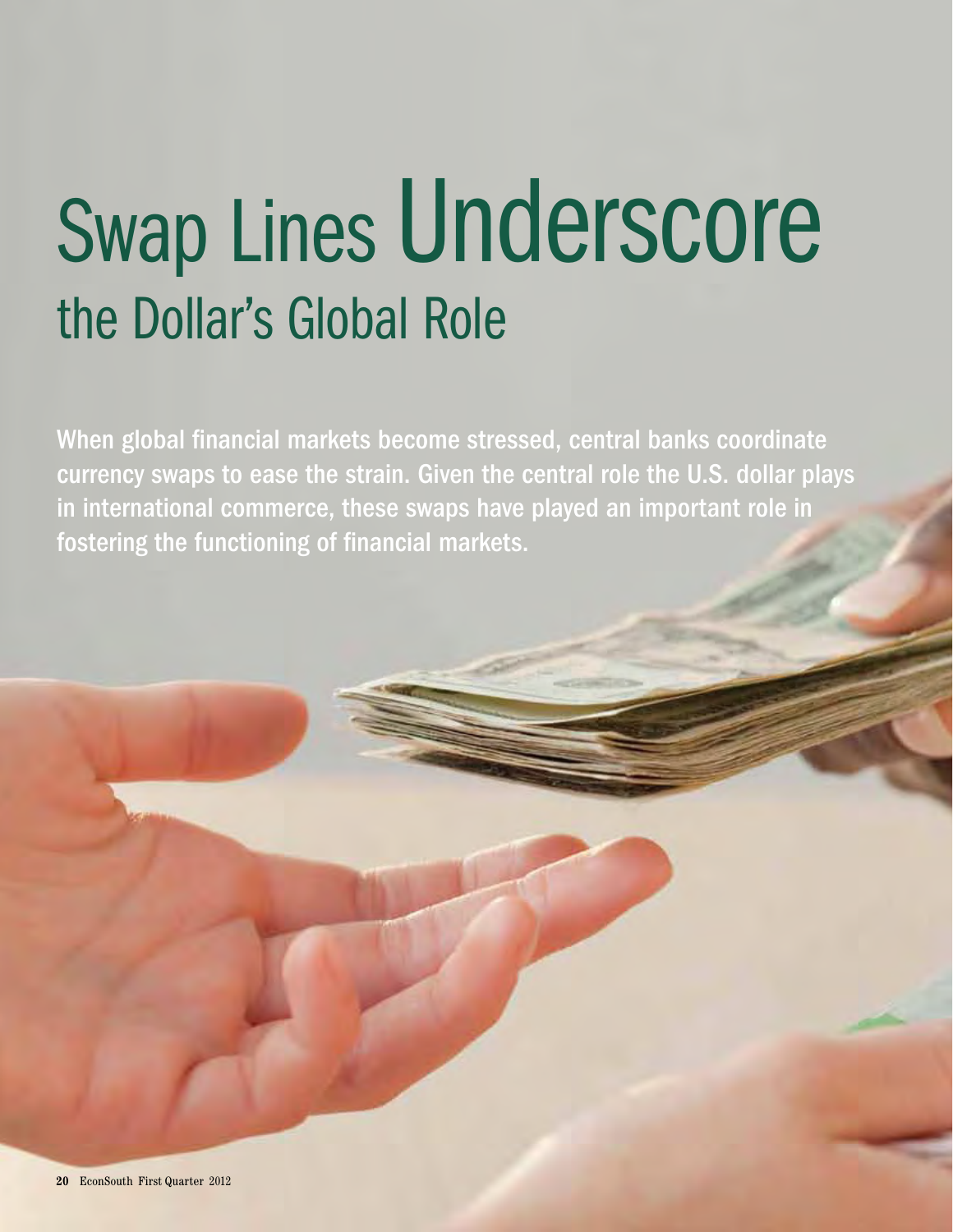Economic recovery for the U.S. economy is not without potential potholes. One of the biggest risks to continued expansion is the ongoing sovereign debt crisis in Europe, which has been roiling global financial markets for two years and has already slowed global economic growth and impeded parts of the U.S. economy, such as the export sector.

In reality, two related issues are at work in Europe: a sovereign debt crisis caused by high government debt burdens and pressure on European financial institutions related to large holdings of that debt by financial institutions there.

Regarding the latter, banks in Europe, like their counterparts elsewhere, often borrow to fund their activities. But when the health of European banks deteriorated because of their exposure to the fiscally weak countries in the euro area, borrowing money, including U.S. dollars, became increasingly difficult. Europe's troubled banks faced a dollar shortage as other financial institutions, such as U.S. money market funds, became reluctant to lend them greenbacks.

This situation is significant because one of the major business lines of European banks is providing financing in dollars on a global scale—for trade, purchasing dollar-denominated assets, or syndicating loans to corporations. Banks the world over, in fact, have a great need for dollars because much of the world's trade, investment, and lending is conducted in U.S. currency.

#### **Swaps ease the strain**

Given the dollar's importance throughout the world, it is vital to ensure that its global use as a medium of exchange is unimpeded. To prevent Europe's dollar funding troubles from spreading to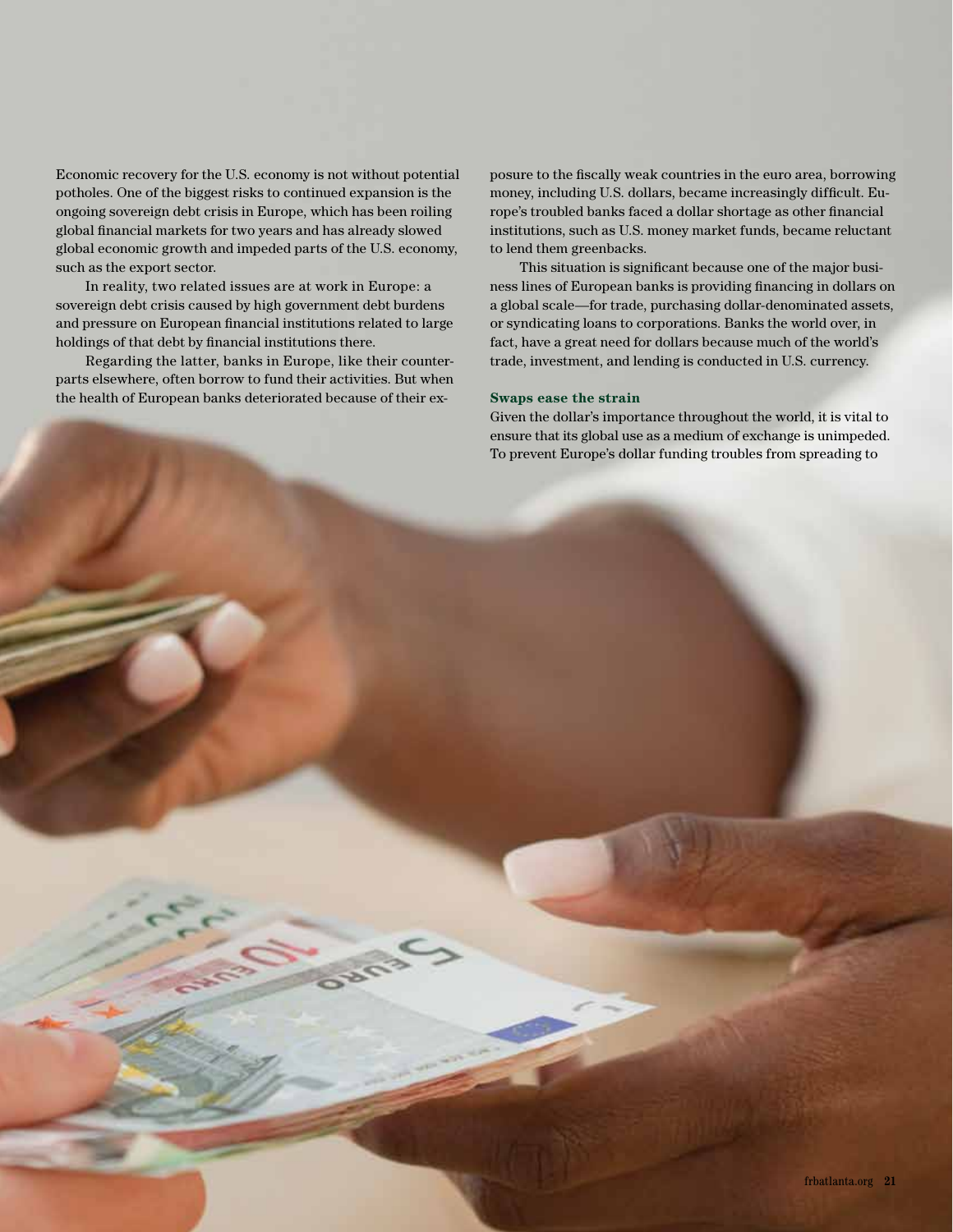

# A TIMELINE OF RECENT FEDERAL RESERVE SWAP LINES

other parts of the world and harming the U.S. financial system, in May 2010 the Federal Reserve opened temporary central bank liquidity swap lines (also referred to as reciprocal currency arrangements) with a number of foreign central banks. The swap lines were used extensively during the last financial crisis a few years earlier. The swap lines are consistent with the Federal Reserve's mandated responsibility to provide liquidity to the financial system in times of stress in order to shield the U.S. economy from the effects of financial instability, regardless of its source.

The swaps involve two steps. The first is literally a swap— U.S. dollars for foreign currency—between the Federal Reserve and a foreign central bank. The exchange is based on the market exchange rate at the time of the transaction. The Fed holds the foreign currency in an account at the foreign central bank, while the other central bank deposits the dollars the Fed provides in an account at the Federal Reserve Bank of New York. The two central banks agree to swap back the money at the same exchange rate, thus creating no exchange rate risk for the Federal Reserve. The currencies can be swapped back as early as the next day or as far ahead as three months.

The second step involves the foreign central bank lending dollars to commercial banks in its jurisdiction. The foreign central bank determines which institutions can borrow dollars and whether to accept their collateral. The foreign central bank assumes the credit risk of lending to the commercial banks, and the foreign central bank remains obligated to return the dollars to the Fed. At the conclusion of the swap, the foreign central

bank pays the Fed an amount of interest on the dollars borrowed that is equal to the amount the central bank earned on its dollar loans to the commercial banks. The interest rate on the swap lines is determined by the agreement between the Fed and foreign central banks.

Paula Tkac, a vice president and senior economist in the Atlanta Fed's research department, described swap lines in terms of access. "Think of currencies as differently colored tickets you wouldn't want a crisis to occur because some institutions need green tickets, represented by dollars, but they only have access to blue tickets, represented by euros," she said. "Most of the time, markets allow institutions to swap green for blue and vice versa, but in periods of market stress and concerns about counterparty risk, swap lines can help to ensure that tickets of all colors are accessible."

#### **A program with precedent**

The dollar swap program begun in May 2010 to prevent the fallout from European financial turmoil was most recently extended in November 2011. The program is not unprecedented. Swap lines were opened in 2001 following the terrorist attacks of September 11 to address any dollar shortages that might have affected financial markets as a result of heightened concern about the U.S. economy. Swap lines were also used extensively during the 2008 financial crisis, when a massive dollar shortage developed offshore. At the height of the crisis, the dollar became very hard to borrow, especially in the fall of 2008. This scarcity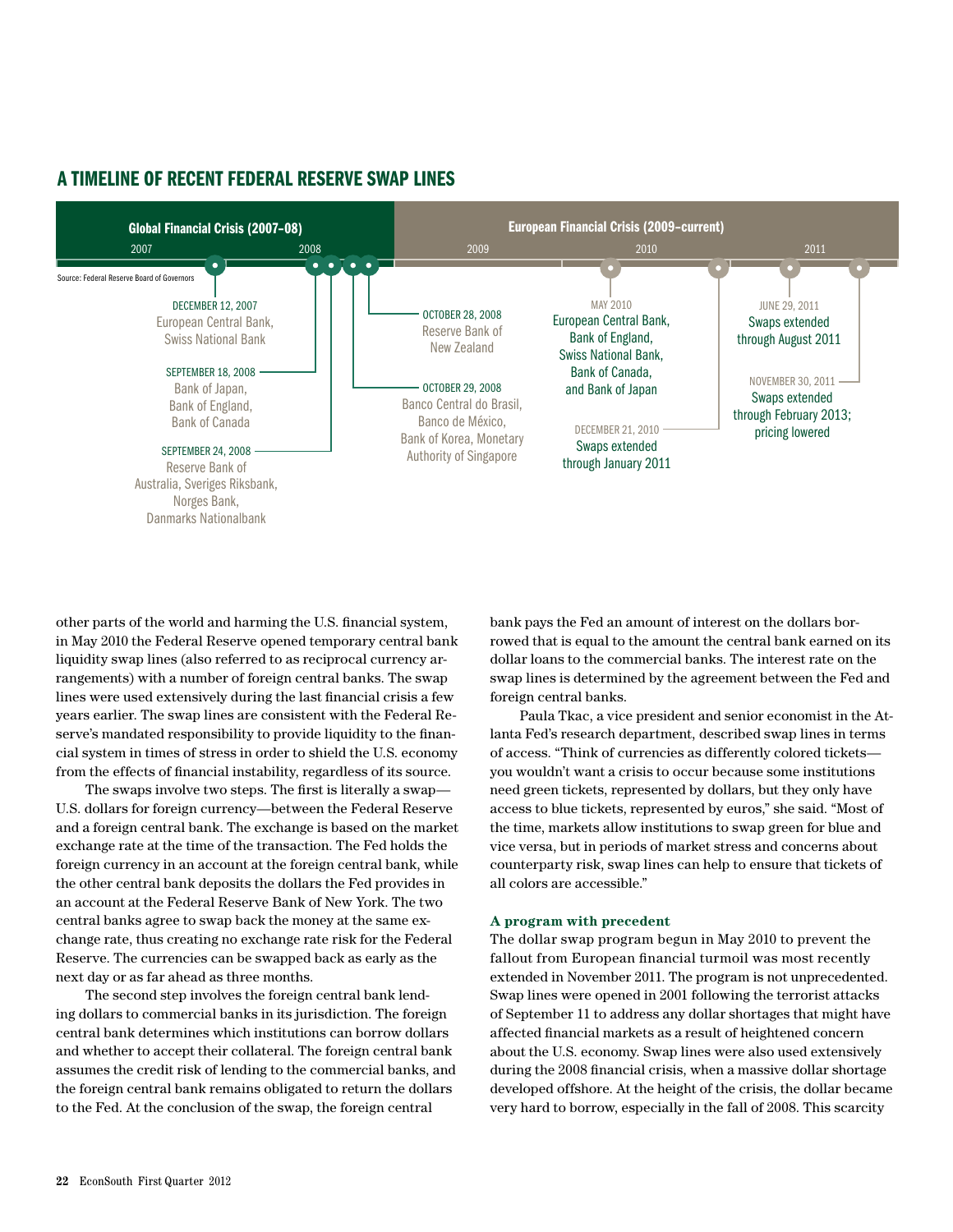pushed up interest rates for all dollar borrowers and raised the foreign exchange value of the dollar.

The scarcity was directly linked to the massive expansion of offshore banks' balance sheets since 2000, especially those of European banks. For example, Swiss banks' foreign assets increased from about five times Swiss gross domestic product (GDP) in 2000 to more than seven times GDP in mid-2007. Foreign banks were on a spree, buying up U.S. dollar-denominated assets such as retail and corporate loans, loans to hedge funds, and U.S. asset-backed securities, including securities backed by mortgages. The amount of assets that those banks acquired far surpassed their dollar deposits, so banks chose to borrow in the interbank and other wholesale markets. By mid-2007, European banks needed massive short-term dollar funding—from \$1 trillion to as high as \$2.2 trillion, according to estimates from the Bank for International Settlements (BIS).

Offshore banks can obtain dollars from many sources. Obviously, they can take short-term loans from other banks. Foreign banks can also secure dollar financing via foreign exchange (FX) swaps, which are usually even shorter term—most mature in less than a week. Offshore banks might access dollars from nonbank financial firms and other sources, including eurodollar deposits by businesses and individuals, deposits from central banks, and dollar money market funds. (A eurodollar has no connection to the euro. It is a term for a deposit denominated in U.S. dollars at a bank outside the United States.) Before the global financial crisis, for example, major European banks borrowed some \$400 billion in the interbank market and nearly \$400 billion from central banks, and used about \$300 billion in FX swaps to convert their domestic currency temporarily into dollars, a report from the BIS shows.

OEURO

## **Dollars on demand**

By August 2007, short-term dollar funding markets began showing signs of stress. Financial turbulence intensified further after the failure of Lehman Brothers in September 2008. The offshore dollar interbank market effectively froze and many financial institutions found that obtaining dollars had become prohibitively expensive. Furthermore, the banks found it

more difficult to borrow from nonbank financial intermediaries, such as the dollar money market funds. As if all these factors didn't present sufficient challenges, foreign central banks that held their dollar reserves with commercial banks started to withdraw them—either to deposit at "safer" places such as the Bank for International Settlements or to sell in foreign exchange markets to support their depreciating currencies.

### **Responding to the crunch**

The severe dollar shortage in foreign banking systems needed an international policy response, hence the Federal Reserve's establishment of a network of swap lines with other central banks to increase the availability of U.S. dollars offshore. In addition to soothing stresses abroad, the Fed introduced the swap lines to lower the cost of dollar funding in the United States during the

Banks the world over have a great need for dollars because much of the world's trade, investment, and lending is conducted in U.S. currency.

financial crisis. High demand for U.S. dollars by foreign commercial banks at the time was not only putting strain on global financial markets but on U.S. markets as well, pushing up interbank interest rates and further reducing credit availability in the United States. The swap lines also helped curtail the distressed selling of

> various types of U.S. financial assets. A few years later, when stresses in the global financial markets resurfaced because of the European sovereign debt crisis, Atlanta Fed President Dennis Lockhart explained in a January 9, 2012, speech the implications of such distressed selling: "A forced sale of dollar assets in Europe could drive up interest rates for U.S. businesses and consumers and crimp the flow of credit that is sustaining the recovery and job growth."

In this case, the Federal Reserve effectively became the international dollar lender of last